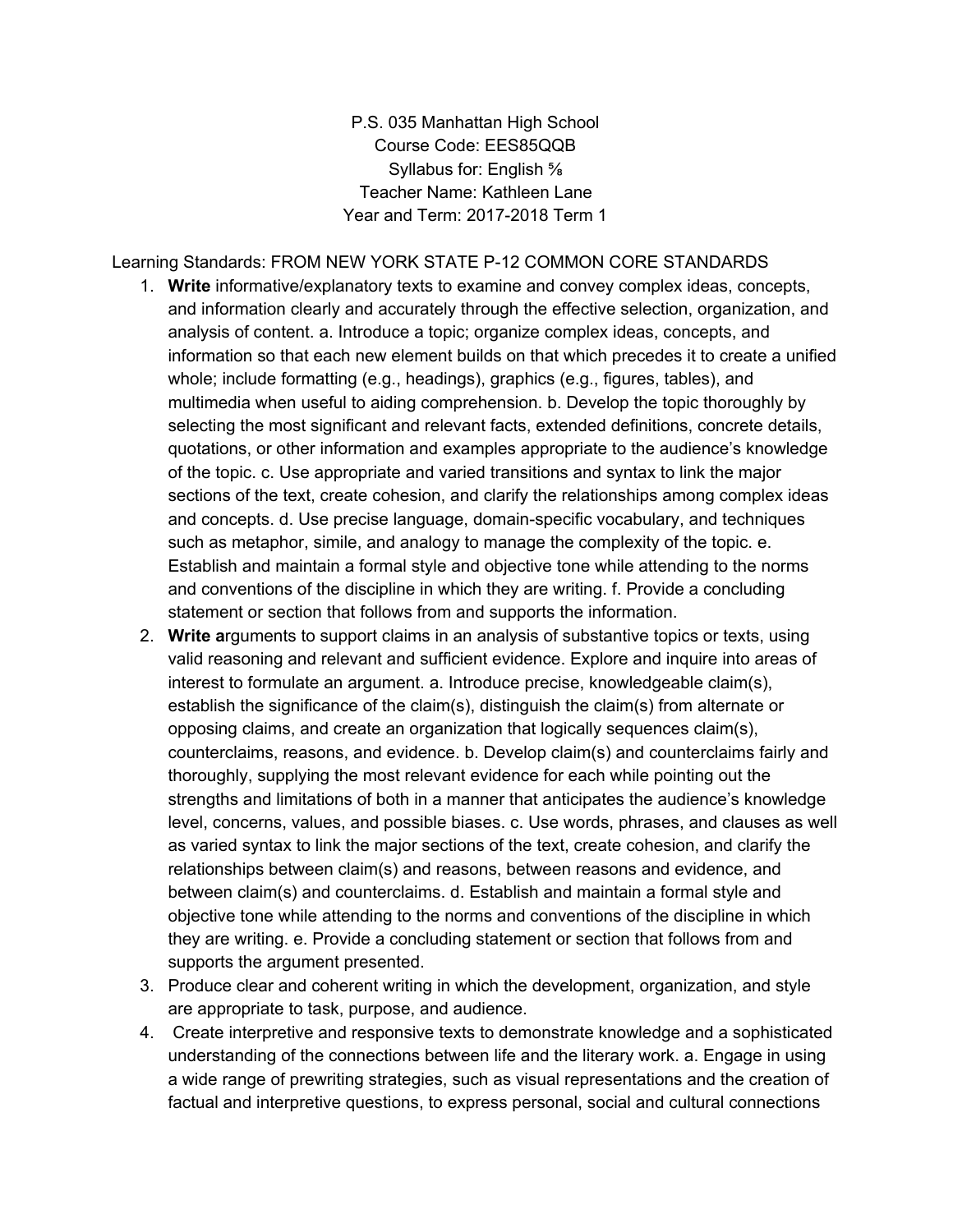and insights. b. Identify, analyze, and use elements and techniques of various genres of literature, such as allegory, stream of consciousness, irony, and ambiguity, to affect meaning. c. Develop innovative perspectives on texts, including historical, cultural, sociological, and psychological contexts. d. Create poetry, stories, plays, and other literary forms (e.g. videos, art work).

- 5. Analyze multiple interpretations of a story, drama, or poem (e.g., recorded or live production of a play or recorded novel or poetry), evaluating how each version interprets the source text. (Include at least one play by Shakespeare and one play by an American dramatist.) a. Analyze multiple interpretations of full-length works by authors who represent diverse world cultures. Analyze how an author draws on and transforms source material in a specific work.
- 6. Cite strong and thorough textual evidence to support analysis of what the text says explicitly as well as inferences drawn from the text, including determining where the text leaves matters uncertain.
- 7. Determine two or more themes or central ideas of a text and analyze their development over the course of the text, including how they interact and build on one another to produce a complex account; provide an objective summary of the text.
- 8. Analyze how an author's choices concerning how to structure specific parts of a text (e.g., the choice of where to begin or end a story, the choice to provide a comedic or tragic resolution) contribute to its overall structure and meaning as well as its aesthetic impact. 6. Analyze a particular point of view or cultural experience reflected in a work of literature from outside the United States, drawing on a wide reading of world literature. 6. Analyze a case in which grasping point of view requires distinguishing what is directly stated in a text from what is really meant (e.g., satire, sarcasm, irony, or understatement

Course Description: Junior English is a Regents prep English course. We will be preparing to take the exam in June of 2018. Students will learn how to read, analyze, process and discuss through conversation and writing various types of literature. Writing will be focused on processing and synthesizing ideas from nonfiction texts.

We will spend the year discussing literary elements they have learned throughout their education so that they can identify on the English Regents Exam.

Calendar or Unit Map:

1. The American Dream is our theme for the year. The Great Gatsby is introduced as the quintessential text about the American Dream. Students will analyze the era in which the book was written and understand that culture and mindsets can change in the course of a short period of time. We will analyze nonfiction texts as they relate to the book. Students will create a project about the 1920's. Students will write a comparative paper about the medium of book versus movie.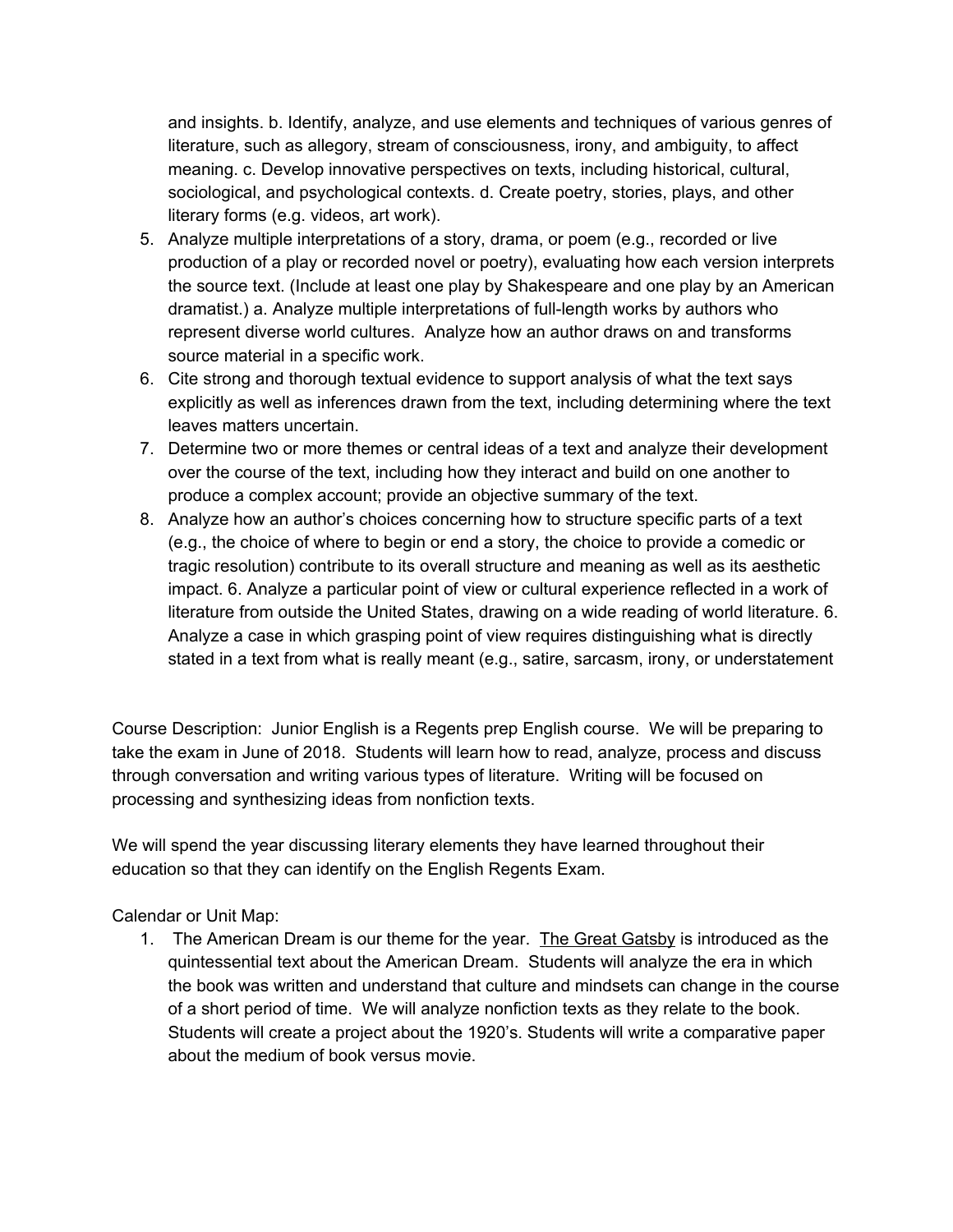- 2. A series of short stories by American authors will be introduced to the students. We will focus on various literary elements to decipher meaning or intent by the author. Many of short stories will relate to the American Dream concept.
- 3. In preparation for the English Regents, student will practice writing about and multiple choice answers about the material we read.
- 4. Death of a Salesman by Arthur Miller will be read in class with the students as they learn about drama as a form of storytelling.

Course Materials:

A notebook or paper/binder. A folder.

A pen or a pencil or, if student has personal computer, he/she can use a computer. Any reading material distributed in class or any book that is signed out by the student who is responsible for returning to the school when it is no longer needed.

Grading Policy.

1. Attendance (10%)

You are late if you are here after the scheduled time. I will mark you tardy in Skedula. If you are late, but you have a pass, please leave it with Mr. Bailey. I will keep them.

*If you are late, please enter the room quietly and respectfully.*

If you are absent, you must have an excused note to prove it. Excessive absences will affect your grade.

## 2. Participation (10%)

- A. You are to listen to me, and your peers. Allow us to finish what we are saying.
- B. To be recognized in a class discussion, please RAISE YOUR HAND.
- C. Even if you do not agree with someone's point of view, make sure you respond to the issue being discussed and do not attack the person.
- D. If the you are asked to work in groups, please be sure that you participate in the group activity, either by sharing ideas or by being the note taker or being the presenter. Find a role for yourself in the group and do that.

## 3. Grades (80%)

25% of your grade is Homework. 20% of your grade is Quizzes. 25% of your grade is Exams. 10% of your grade is projects.

All work will be assigned a due date. An assignment is late if I do not have it by the end of the day. I will give you makeup dates twice during each quarter where I will accept any late work. If